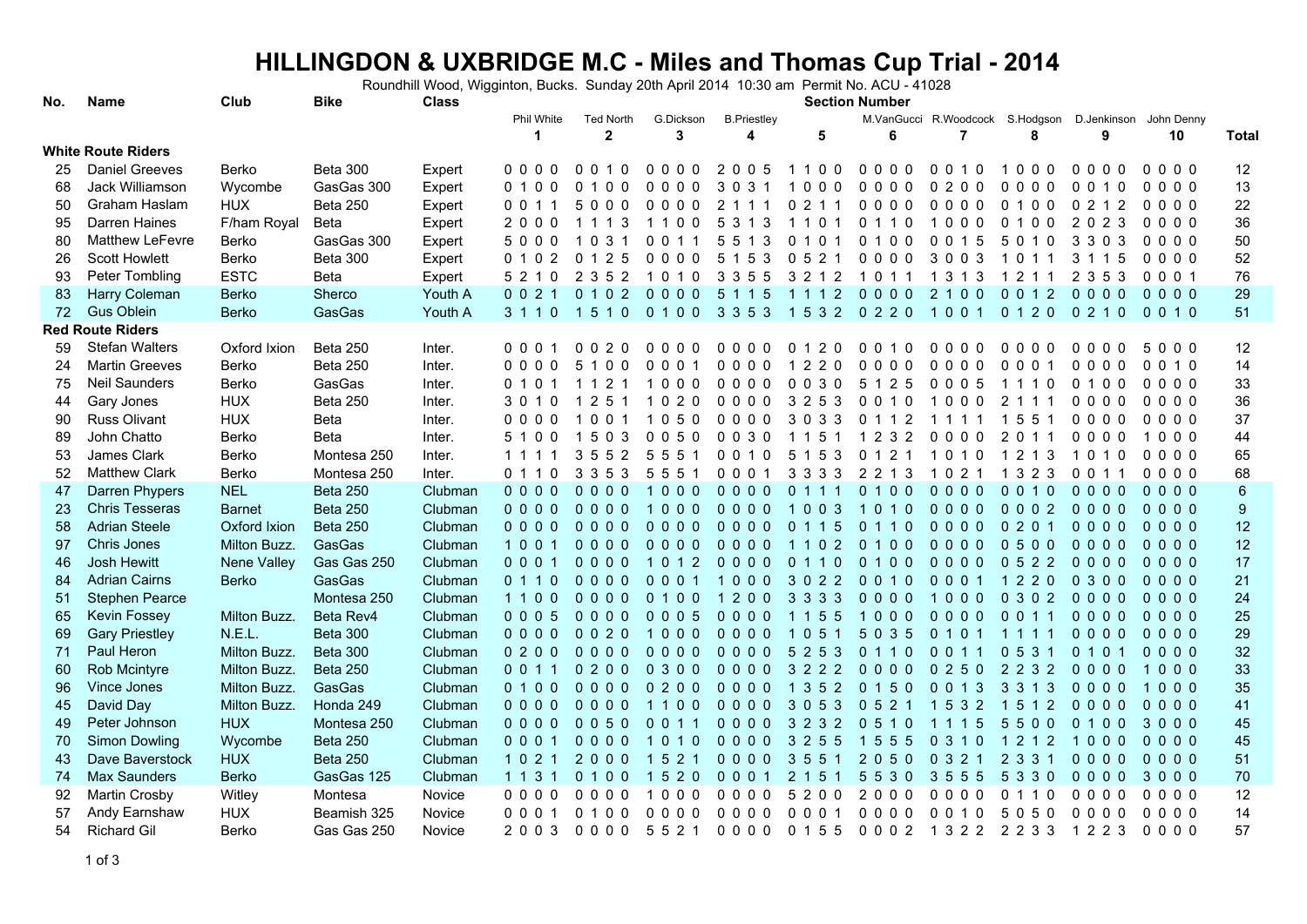## **HILLINGDON & UXBRIDGE M.C - Miles and Thomas Cup Trial - 2014 Section Number**

Roundhill Wood, Wigginton, Bucks. Sunday 20th April 2014 10:30 am Permit No. ACU - 41028

| No. | <b>Name</b>              | Club         | <b>Bike</b>     | Class         | <b>Section Number</b> |                  |                       |                                 |                                               |           |                                 |                                  |                                  |                        |                  |
|-----|--------------------------|--------------|-----------------|---------------|-----------------------|------------------|-----------------------|---------------------------------|-----------------------------------------------|-----------|---------------------------------|----------------------------------|----------------------------------|------------------------|------------------|
|     |                          |              |                 |               | <b>Phil White</b>     | <b>Ted North</b> | G.Dickson             | <b>B.Priestley</b>              |                                               |           | M.VanGucci R.Woodcock S.Hodgson |                                  |                                  | D.Jenkinson John Denny |                  |
|     |                          |              |                 |               | 1                     | $\mathbf{2}$     | 3                     | 4                               | 5                                             | 6         | 7                               | 8                                | 9                                | 10                     | Total            |
| 41  | <b>Gareth Thomas</b>     | <b>HUX</b>   | Ossa 280        | <b>Novice</b> | 3 5 3 1               | 0015             | $0000$                | 0 1 2 0                         | 3532                                          | 0 1 1 0   | 1 1 2 2                         | 5 3 1 1                          | 0 3 0 3                          | 0000                   | 58               |
| 77  | Shaun Woodlock           | Berko        | <b>Beta</b>     | Novice        | 2250                  | 0 1 0 1          | 1 0 1 5               | 5000                            | 5555                                          | 2 5 1 3   | 3 3 5 3                         | 1 3 5                            | 2 2 2 1                          | 0003                   | 88               |
| 79  | Lionel Cox               | Berko        | Scorpa          | Novice        | 5 0 3 1               | 0100             | 025<br>-1             | 0200                            | 2 3 3 5                                       | 2 5 5 2   | 3533                            | 3530                             | 2 5 3 5                          | 0050                   | 92               |
| 62  | Steve Duffin             | <b>HUX</b>   | Sherco 290      | Novice        | 3550                  | 3501             | 5 <sub>1</sub><br>33  | 050<br>1                        | 5<br>55<br>5                                  | 5000      | $\overline{2}$<br>3 3 2         | 5<br>5<br>35                     | $\mathbf{2}^{\circ}$<br>05<br>-1 | 5 1 0 0                | 107              |
| 76  | <b>Peter Thatcher</b>    | Thames       | <b>Beta 125</b> | Novice        | 5 5                   | $\mathbf{0}$     | 0                     | $\Omega$                        | $\overline{2}$                                | 50        | 2 <sub>1</sub>                  | 5 5                              | 2 <sub>1</sub>                   | 0 <sub>5</sub>         | Retd             |
| 73  | Jason North              | <b>Berko</b> | Triumph 200     | Pre65-R       | $0000$                | $0000$           | $0000$                | 0 0 1 0                         | 2 2 3 5                                       | 0001      | $0000$                          | 0002                             | 2000                             | 0000                   | 18               |
| 20  | <b>Mick Clarkson</b>     | K&K          | <b>BSA 175</b>  | Pre65R        | $0000$                | 2 1 5 0          | 5 3 5 0               | $0000$                          | 0001                                          | $0000$    | $0000$                          | 3 2 5 0                          | $0000$                           | $0000$                 | 32               |
| 98  | Tim Blackmore            | <b>HUX</b>   | James           | Pre65-R       | $\mathbf{0}$          | 20               | 0 <sub>0</sub>        | 0 <sub>1</sub>                  | 5                                             | 0         | 5                               | $\mathbf 0$                      | 0                                | 0                      | Retd             |
| 21  | <b>Steve Clements</b>    | Berko        | Fantic 240      | Twinshock     | 0 0 1 1               | 0000             | 0300                  | 0 1 0 1                         | 2022                                          | 1011      | 0 0 0 1                         | 0310                             | 0230                             | 0000                   | 26               |
| 27  | <b>Martin Howlett</b>    | <b>Berko</b> | Yamaha 175      | Twinshock     | 3 1 2 1               | 0000             | 0130                  | 0000                            | 0531                                          | 2 3<br>10 | $\overline{2}$<br>010           | 0 1 1 2                          | $\Omega$<br>350                  | 000<br>$\mathbf{1}$    | 42               |
| 40  | <b>Nick Boxall</b>       | Nene Valley  | Fantic 200      | Twinshock     | 0 0 1 0               | 0000             | 1000                  | 0000                            | 3532                                          | 5 1 0 5   | 1200                            | 5 2 0 3                          | 5501                             | $0000$                 | 50               |
| 91  | Dale Freeman             | Milton Buzz. | Beta 80         | Youth C       | $0000$                | $0000$           | 0500                  | $0000$                          | 1 2 3 2                                       | 0010      | 3 1 0 0                         | 0 1 3 1                          | 0010                             | $0000$                 | 24               |
| 56  | Ronnie Day               | <b>Berko</b> | Beta 125        | Youth B       | 5200                  | 0510             | 1 1 2 1               | 0010                            | 2 5 5 3                                       | 0203      | 2 2 3 3                         | 5 3 3 3                          | 1 1 1 2                          | 1000                   | 69               |
|     | <b>Blue Route Riders</b> |              |                 |               |                       |                  |                       |                                 |                                               |           |                                 |                                  |                                  |                        |                  |
| 35  | <b>Giles Whalley</b>     | K&K          | Triumph 200     | Pre65-B       | 5000                  | 0000             | 000                   | 0 O<br>$\Omega$<br><sup>0</sup> | $\Omega$<br>0 <sub>0</sub>                    | 0000      | 0000                            | 0000                             | 0000                             | 0000                   | $\overline{7}$   |
| 64  | Jerry Pack               | <b>HUX</b>   | Bultaco 250     | Pre65-B       | 0000                  | 0500             | 0000                  | $0000$                          | 1001                                          | 0000      | 0000                            | 0000                             | 0000                             | 0001                   | 8                |
| 37  | John Eckhart             | Wycombe      | Triumph 500     | Pre65-B       | 0100                  | 3 0 0 5          | 0000                  | $0000$                          | 0000                                          | 0000      | 0000                            | 0000                             | 0 1 1 0                          | 0000                   | 11               |
| 22  | Julian Wade              | Berko        | <b>BSA 349</b>  | Pre65-B       | 0000                  | 0001             | 0000                  | $0000$                          | 3<br>3 1 2                                    | 0000      | 1000                            | 0 1 0 0                          | 0001                             | $0000$                 | 13               |
| 30  | Chris Pickup             | Milton Buzz. | Triumph 200     | Pre65-B       | 5000                  | 3 2 0 0          | $0000$                | 0000                            | $\mathbf{0}$<br>000                           | 1000      | 0000                            | 0 <sub>0</sub><br>1 <sub>0</sub> | 1000                             | $0000$                 | 13               |
| 38  | Chris Hurworth           | Wycombe      | <b>BSA 500</b>  | Pre65-B       | 0000                  | 5 5 5 5          | 0000                  | 0000                            | 5<br>101                                      | 0000      | 0000                            | 0100                             | 0 1 1 5                          | 0000                   | 35               |
| 31  | lan Reynolds             | <b>Berko</b> | James 250       | Pre65-B       | 0000                  | 0 1 5 3          | 2050                  | 0000                            | 2 0 1 2                                       | 1 1 5 1   | 0100                            | $0000$                           | 5 3 5 0                          | 1000                   | 44               |
| 33  | John Quigg               | Milton Buzz. | <b>Beta 300</b> | Sportsman     | $0000$                | $0000$           | $0000$                | $0000$                          | $0000$                                        | $0000$    | $0000$                          | $0000$                           | $0\;0\;0\;0$                     | $0000$                 | $\mathbf 0$      |
| 34  | <b>Bob Twigg</b>         | K&K          | <b>Beta 250</b> | Sportsman     | $0000$                | 0000             | $0000$                | $0000$                          | 0001                                          | $0000$    | $0000$                          | 1000                             | $0000$                           | $0000$                 | $\overline{c}$   |
| 39  | Steve McHugh             | Wycombe      | Montesa 300     | Sportsman     | $0000$                | 0 1 2 0          | 0000                  | 0000                            | 0001                                          | 0000      | $0000$                          | 0 1 0 0                          | $0000$                           | $0000$                 | $\overline{5}$   |
| 48  | <b>Roy Phypers</b>       | <b>NEL</b>   | Itsabitsa 125   | Sportsman     | 5000                  | $0000$           | 0000                  | 0001                            | 0000                                          | 0000      | $0000$                          | $0000$                           | $0000$                           | $0000$                 | $\boldsymbol{6}$ |
| 61  | Andy Masson              | <b>Berko</b> | Yamaha 175      | Sportsman     | 0000                  | $0000$           | $0000$                | $0000$                          | $0000$                                        | 0 0 1 0   | 1000                            | $0000$                           | 0 0 1 3                          | $0000$                 | $6\phantom{1}$   |
| 85  | <b>Bryan Messenger</b>   | K&K          | <b>BSA</b>      | Sportsman     | 0000                  | $0000$           | $0000$                | $0000$                          | 5000                                          | $0000$    | $0000$                          | $0000$                           | 0 0 1 0                          | $0000$                 | $\boldsymbol{6}$ |
| 67  | <b>Steve Salter</b>      | <b>HUX</b>   | Sherco 250      | Sportsman     | $0000$                | $0000$           | 000<br>$\overline{1}$ | $0000$                          | 0212                                          | $0000$    | $0000$                          | $0000$                           | 0003                             | $0000$                 | $\boldsymbol{9}$ |
| 29  | Dave Rance               | <b>HUX</b>   | Gas Gas 300     | Sportsman     | 3000                  | $0000$           | 0000                  | $0000$                          | 0001                                          | $0000$    | 1000                            | 1000                             | 3003                             | $0000$                 | 12               |
| 63  | Neil Robinson            | <b>Berko</b> | Fantic 156      | Sportsman     | $0000$                | $0000$           | 1050                  | $0000$                          | 0052                                          | 0 1 0 0   | $0000$                          | 0000                             | 0110                             | 0 0 1 0                | 17               |
| 32  | <b>Steve Ross</b>        | <b>HUX</b>   | Honda 125       | Sportsman     | 0000                  | 0 1 1 0          | 0050                  | $0000$                          | 3000                                          | $0000$    | $0000$                          | 5 0 1 0                          | 1100                             | $0000$                 | 18               |
| 28  | Lee Rance                | <b>HUX</b>   | Gas Gas 300     | Sportsman     | 3031                  | 1001             | 1000                  | $0000$                          | 1101                                          | 3000      | $0000$                          | $0000$                           | 5 3 0 0                          | 0000                   | 24               |
| 42  | Marcello Romano          | <b>HUX</b>   | <b>Beta 300</b> | Sportsman     | 0500                  | $0000$           | $0000$                | 1000                            | $5^{\circ}$<br>2 <sub>1</sub><br>$\mathbf{0}$ | $0000$    | $5^{\circ}$<br>0, 1, 1          | 5<br>000                         | 3000                             | $0000$                 | 29               |
| 81  | Giulio Greco             | <b>Berko</b> | Yamaha 250      | Sportsman     | 1000                  | 0010             | $0000$                | $0000$                          | 5 2 5<br>$\overline{1}$                       | 0002      | 0010                            | 5500                             | 1 1 2 1                          | $0000$                 | 33               |
| 66  | <b>Steve Cobb</b>        | <b>HUX</b>   | Yamaha 250      | Sportsman     | 0500                  | $0000$           | 0005                  | 0 1 0 0                         | 0 1 0 0                                       | 0000      | 0000                            | 0001                             | 3 3 1 2                          | 5550                   | 37               |
| 36  | Chris Page               | <b>HUX</b>   | Gas Gas 250     | Sportsman     | 3110                  | 5 5 3 2          | $0000$                | 0050                            | 5 3 3 5                                       | 5000      | 0000                            | 0550                             | 2 1 0 3                          | 0 1 0 0                | 63               |
| 86  | Chris Leigh              | <b>HUX</b>   | Ossa            | Sportsman     |                       |                  |                       |                                 |                                               | 5         | 3                               | 5                                | 5                                | 5                      | Retd             |
| 87  | <b>Tony Leng</b>         | <b>HUX</b>   | <b>Beta</b>     | Sportsman     | 52                    | 5 5              | 550                   | 0 <sub>0</sub>                  | 35                                            | 5 5       | 30                              | 5 0                              | 5 3                              | 5 5 5                  | Retd             |
| 82  | Luke Saunders            | Berko        | <b>Beta</b>     | Youth C       | 0000                  | $0000$           | 0 0 0 1               | 0000                            | 0 1 0 1                                       | $0000$    | 0000                            | 0000                             | 0000                             | 0000                   | 3                |
|     |                          |              |                 |               |                       |                  |                       |                                 |                                               |           |                                 |                                  |                                  |                        |                  |